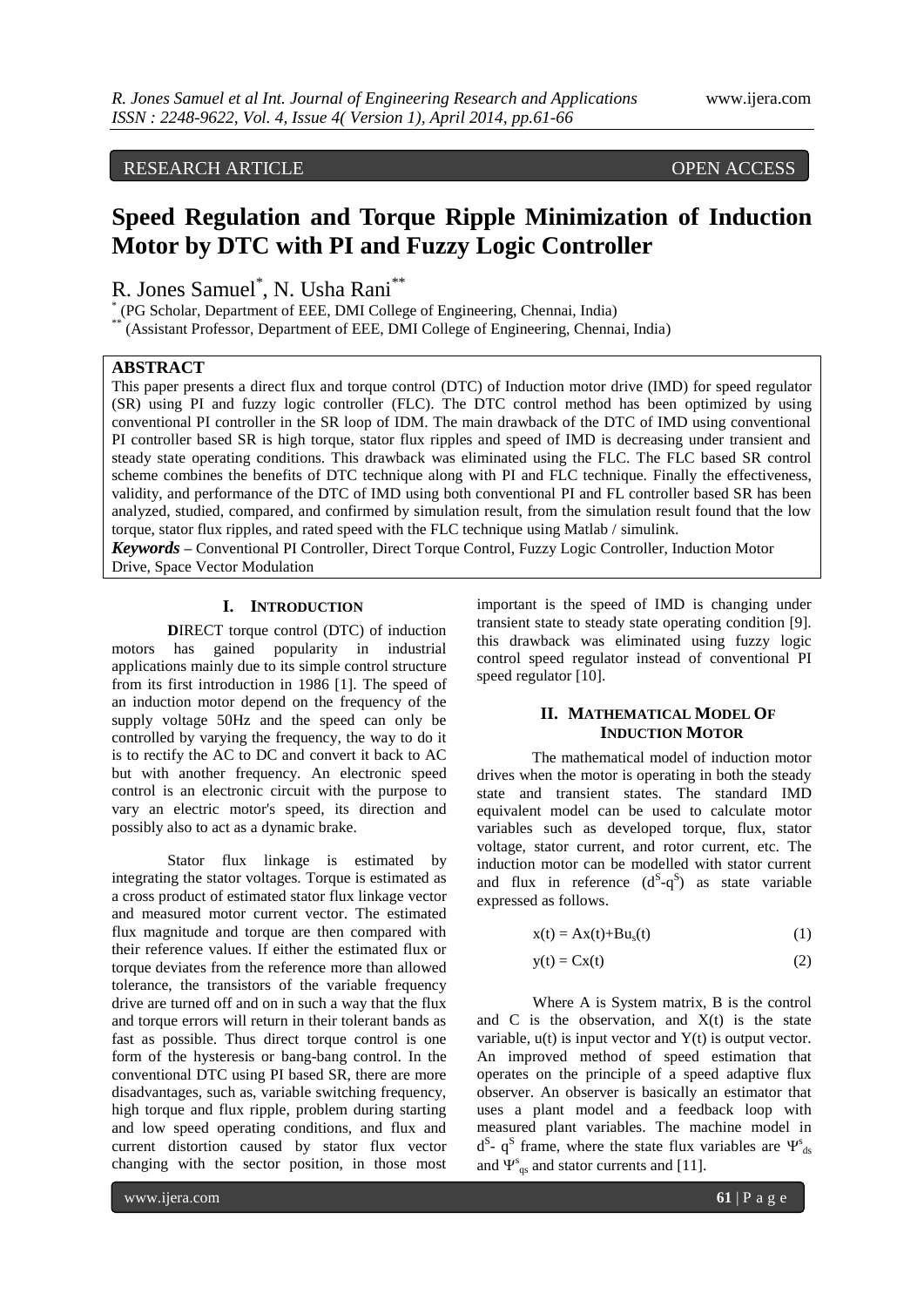$$
Y(t) = [i_{ds} i_{qs}]^T
$$
 (3)

$$
X(t) = [isds isqs \Psisds \Psisqs ]T
$$
 (4)

$$
U_{s}(t) = [U_{ds}^{s} U_{qs}^{s} 0 0]^{T}
$$
 (5)



.Fig 1. Schematic diagram of direct torque control of induction motor drive.

#### **III. DIRECT TORQUE AND FLUX CONTROL**

Direct torque control (DTC) is one method used in [variable frequency drives](http://en.wikipedia.org/wiki/Variable_frequency_drive) to control the [torque](http://en.wikipedia.org/wiki/Torque) (and thus finally the [speed\)](http://en.wikipedia.org/wiki/Speed) of [three-phase](http://en.wikipedia.org/wiki/Three-phase) [AC](http://en.wikipedia.org/wiki/Electric_motor)  [electric motors.](http://en.wikipedia.org/wiki/Electric_motor) This involves [calculating](http://en.wikipedia.org/wiki/Calculation) an estimate of the motor's [magnetic flux](http://en.wikipedia.org/wiki/Magnetic_flux) and [torque](http://en.wikipedia.org/wiki/Torque) based on the measured [voltage](http://en.wikipedia.org/wiki/Voltage) an[d current](http://en.wikipedia.org/wiki/Electric_current) of the motor.

The direct torque method performs very well even without [speed sensors.](http://en.wikipedia.org/wiki/Wheel_speed_sensor) However, the flux estimation is usually based on the integration of the motor phase voltages. Due to the inevitable errors in the voltage measurement and stator resistance estimate the [integrals](http://en.wikipedia.org/wiki/Integral) tend to become erroneous at low speed. Thus it is not possible to control the motor if the [output](http://en.wikipedia.org/wiki/Output) frequency of the variable frequency drive is zero. However, by careful design of the [control system](http://en.wikipedia.org/wiki/Control_system) it is possible to have the minimum frequency in the range 0.5 Hz to 1 Hz that is enough to make possible to start an [induction motor](http://en.wikipedia.org/wiki/Induction_motor) with full torque from a standstill situation. A reversal of the rotation direction is possible too if the speed is passing through the zero range rapidly enough to prevent excessive flux estimate deviation. If continuous operation at low speeds including zero frequency operation is required, a [speed](http://en.wikipedia.org/wiki/Wheel_speed_sensor) or [position](http://en.wikipedia.org/wiki/Rotary_encoder)  [sensor](http://en.wikipedia.org/wiki/Rotary_encoder) can be added to the DTC system. With the sensor, high accuracy of the torque and speed control can be maintained in the whole speed range.

The schematic diagram of conventional direct torque control of induction motor drive is shown in Fig 1 in this schematic diagram consists of a torque and flux hysteresis comparators  $(T, \Psi)$ , the reference values of torque and flux  $(T_e^*, \Psi_s^*)$ , voltage vector sector selection, torque and flux estimators  $(\Psi_s, T_e)$ , induction motor, real speed value  $(\omega_r)$ , stator flux angle  $\theta_e(k)$ , and voltage source inverter (VSI).

#### **A. Source Inverter (VSI)**

The 2-level and 3-phase VSI is shown in Fig.2., it has eight possible voltage space vectors, in this six active voltage vectors (UI-U6) and two zero voltage vectors (U7,U8), according to the combination of the switching modes are  $S_a$ ,  $S_b$ , and Sc . When the upper part of switches is ON, then the switching value is '1' and when the lower switch is ON, then the switching value is '0'.



Fig. 2. Schematic diagram of voltage source inverter.

The stator voltage vector is equation (6)

 $\overline{U}_{s,k} = (2/3)U_{DC} [S_a + aS_b + a^2S_c]$  (6)

Where  $U_{DC}$  is the dc link voltage of inverter, a= $e^{j2\Pi/3}$ 

The eight possible voltage vector switching configuration is shown in Fig.3.



Fig 3. Switch Configuration of VSI

#### **B. Direct Flux Control**

The implementation of the DTC scheme requires torque and flux linkage computation and generation of vector switching states through a feedback control of the flux and torque directly without inner current loops. The stator flux in the stationary reference frame  $(d^S - q^S)$  can be estimated as [10]:

$$
\overline{\Psi}^s_{ds} = J(U^s_{ds} - i^s_{ds}R_s)dt
$$
 (7)

$$
\overline{\Psi}^s_{qs} = J(U^s_{qs} - i^s_{qs}R_s)dt
$$
 (8)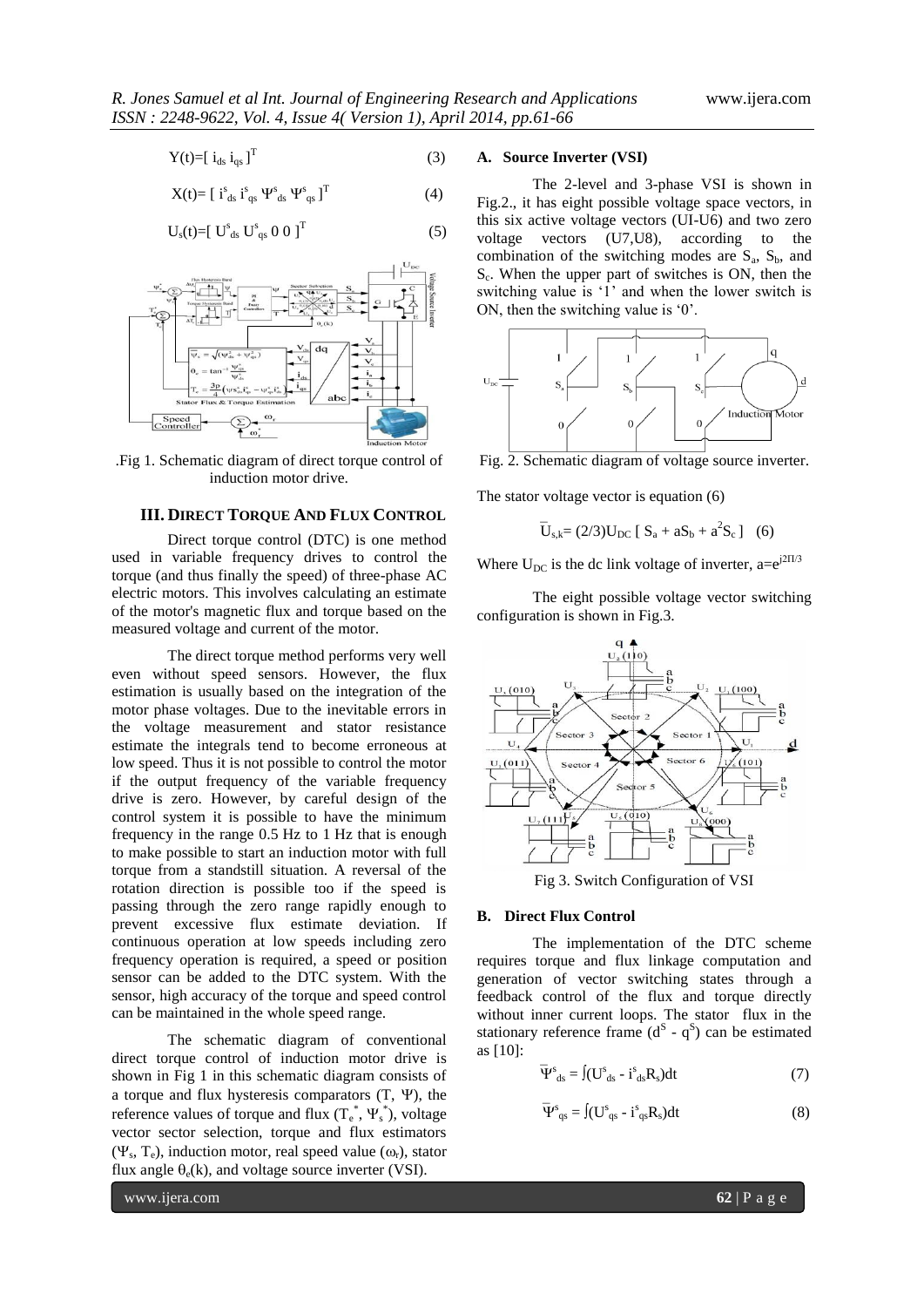The estimated stator flux,  $\Psi_s$ , is given by:

$$
\overline{\Psi}_{s} = \sqrt{\left(\overline{\Psi}_{ds}^{s}^{2} + \overline{\Psi}_{qs}^{s}\right)}
$$
(9)

The change in input to the flux hysteresis controller can be written as:

$$
\Delta \Psi_{\rm s} = \Psi_{\rm s}^* - \Psi_{\rm s} \tag{10}
$$

A stator flux error ( $\Psi^*$  -  $\Psi_s$ ), thus determines which voltage vector has to be called, which is converted to the error state signal  $\Psi'$  using hysteresis flux controller with  $\Delta \Psi_s$  hysteresis band. The flux hysteresis loop controller has 2-level of digital output  $\Psi$ , according to the following relation shown in Table 1.

Table 1. Switching Logic for Flux Error

| State                                      | Flux Hysteresis $(\Psi)$ |  |  |
|--------------------------------------------|--------------------------|--|--|
| $(\Psi_s^* - \Psi_s) > \Delta \Psi_s$      |                          |  |  |
| Ψ<br>$-\Psi_{s}$ ) $<$ - $\Lambda\Psi_{s}$ |                          |  |  |

### **C. Direct Torque Control**

The electromagnetic torque error is produced through torque hysteresis controller to produce error state signal Te as shown in Table 3. The torque hysteresis loop control has three levels of digital output, which have the following relations is shown in Table 2.

Table 2. Switching Logic for Torque Error

| <b>State</b>                                          | <b>Torque Hysteresis</b> |  |  |
|-------------------------------------------------------|--------------------------|--|--|
|                                                       |                          |  |  |
| $(T_e^* - T_e) > \Delta T_e$                          |                          |  |  |
| $\overline{-\Delta T_e} < (T_e^* - T_e) < \Delta T_e$ |                          |  |  |
| $(T_e^* - T_e) < -\Delta T_e$                         |                          |  |  |

when the torque hysteresis band is  $T=1$ increasing torque, when T=O means torque at zero and T=-1 decreasing the torque. The instantaneous electromagnetic torque and angle in terms of stator flux linkage is given in equation (11), (12).

$$
T_e = (3/2)(P/2)(\Psi^s_{ds} i^s_{qs} - \Psi^s_{qs} i^s_{ds})
$$
 (11)

$$
\theta_{\rm e}(k) = \tan^{-1}(\overline{\Psi}_{\rm qs}^s / \overline{\Psi}_{\rm ds}^s)
$$
 (12)

The change in electromagnetic torque error can be written as:

$$
\Delta T_e = T_e^* - T_e \tag{13}
$$

Finally the stator output voltage is applied based on the selection of the switching states from voltage vector selector table. The switching states are

selected based on whether the stator flux and torque need to be decreased or increased and also on the stator flux angle position.

Table 3. Voltage Vector Selection



The voltage vector is selected using torque or flux need to be increased or decreased comes from the three level and two level hysteresis comparators for torque and stator flux respectively. The Fig.5, illustrates the 2-hysteresis optimized voltage vector in six sectors and which are selected from six active and two zero voltage vector switching configurations, using the voltage vector selection table is shown in Table 3. The voltage vectors are  $U_k$ ,  $U_{k+1}$  or  $U_{k-1}$  is used for increasing flux (IY),  $U_{k+2}$ ,  $U_{k+3}$  and  $U_{k-2}$  is used for flux decreasing (DY),  $U_k$ ,  $U_{k+1}$ ,  $U_{k+2}$  is used for torque increasing (IT), and Uk+3, Uk-2, and Uk-1 use for torque decreasing (DT) [7].



Fig 4. Space Vector in six sectors of flux plane

If UO or U7 is selected, the rotation of flux is stopped and the torque decreases whereas the amplitude of flux remains unchanged, with this type of torque and flux hysteresis comparator, we can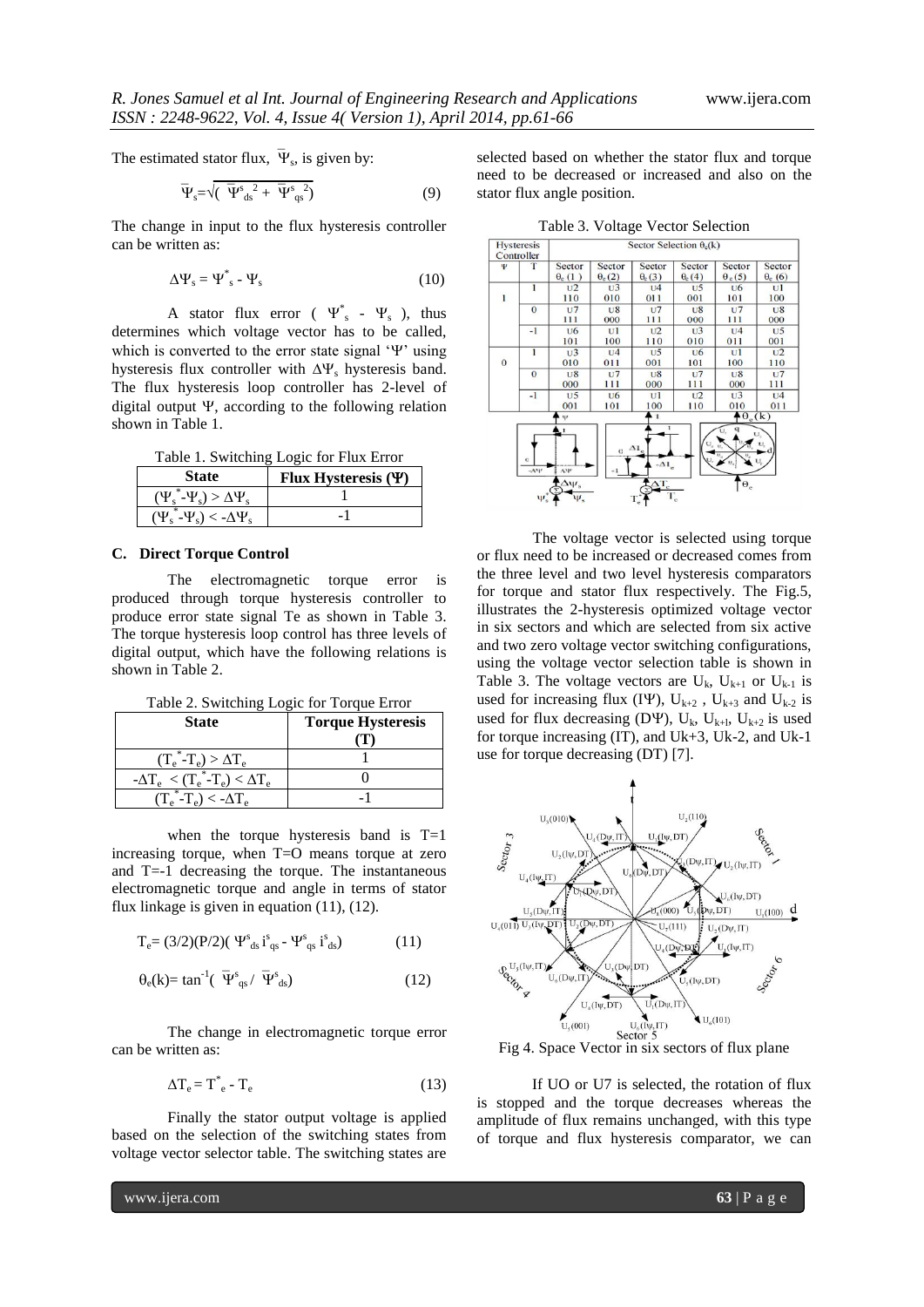control and maintain the end of the voltage vector flux within a circular zigzag path in a ring.

### **IV. PI AND FUZZY LOGIC CONTROLLER**

The combination of proportional and integral terms is important to increase the speed of the response and also to eliminate the steady state error. A PI controller calculates an "error" value as the difference between a measured [process variable](http://en.wikipedia.org/wiki/Process_variable) and a desired [set point.](http://en.wikipedia.org/wiki/Setpoint_%28control_system%29) The controller attempts to minimize the error in outputs by adjusting the process control inputs. These values can be interpreted in terms of time: P depends on the present error, I depends on the accumulation of past errors, based on current rate of change.

The proportional term produces an output value that is proportional to the current error value. The proportional response can be adjusted by multiplying the error by a constant  $K_p$ , called the proportional gain constant. The proportional gain is given by:

 $P_{out}=K_n e(t)$ 

The contribution from the integral term is proportional to both the magnitude of the error and the duration of the error. The [integral](http://en.wikipedia.org/wiki/Integral) in a PI controller is the sum of the instantaneous error over time and gives the accumulated offset that should have been corrected previously. The accumulated error is then multiplied by the integral gain  $K_i$  and added to the controller output. The integral value is given by:

### $I_{\text{out}}=K_{i}$  $e(\tau) d\tau$

The fuzzy logic control is one of the controller in the artificial intelligence techniques. Fig.1 and Fig.5 and Fig.6 and Fig.7 shows the schematic model of the DTC of IMD and FLC based SR. In paper the Mamdani type FLC is using. In the DTC of IMD using conventional PI controller based SR are requires the precise mathematical model of the system and appropriate gain values of PI controller to achieve high performance drive. Therefore, unexpected change in load conditions would produce overshoot, oscillation of the IMD speed, long settling time, high torque ripple, and high stator flux ripples. To overcome this problem, a fuzzy control rule look-up table is designed from the performance of speed response of the DTC of IMD. According to the speed error and change in speed error, the proportional gain values are adjusted online [8].

A FLC converts a linguistic control strategy into an automatic control strategy, and fuzzy rules are constructed by expert knowledge or experience

database. Firstly, the input speed  $\Delta \omega_r(k)$  and the change in error speed  $\Delta \omega_r^*$  (k) have been placed of the speed to be the input variables of the FLC. Then the output variable of the FLC is presented by the control reference torque  $T_e^*$ . To convert these numerical variables into linguistic variables, the following five fuzzy levels or sets are chosen as: NL (negative large), NS (negative small), ZE (zero), PS (positive small), and PL (positive large).

The fuzzy controller is characterized as follows:

- 1) Five fuzzy sets for each input and output variables,
- 2) Fuzzification using continuous universe of discourse,
- 3) Implication using Mamdani's 'min' operator,
- 4) De-fuzzification using the 'centroid' method.

*Fuzzification* comprises the process of transforming crisp values into grades of membership for linguistic terms of fuzzy sets. The membership function is used to associate a grade to each linguistic term. Fuzzification is the process of changing a real scalar value into a fuzzy value.

*De-fuzzification* is the process of producing a quantifiable result in [fuzzy logic,](http://en.wikipedia.org/wiki/Fuzzy_logic) given fuzzy sets and corresponding membership degrees. It is typically needed in [fuzzy control](http://en.wikipedia.org/wiki/Fuzzy_control) systems.

*Database:* the database stores the definition of the membership Function required by fuzzifier and defuzzifier.

### **A. Fuzzy Variables**

In the crisp variables of the speed error and change in speed error are converted into fuzzy variables  $\Delta \omega_r(k)$  and  $\Delta \omega_r^*(k)$  that can be identified by the level of membership functions in the fuzzy set. The fuzzy sets are defined with the triangular membership functions.

#### **B. Fuzzy Control Rules**

In the fuzzy membership function there are two input variables and each input variable have five linguistic values, so 5x5=25 fuzzy control rules are in the fuzzy reasoning is shown in TABLE. 4, and flowchart of FLC is shown in Fig.7.



Fig 5 The Structure of Fuzzy Logic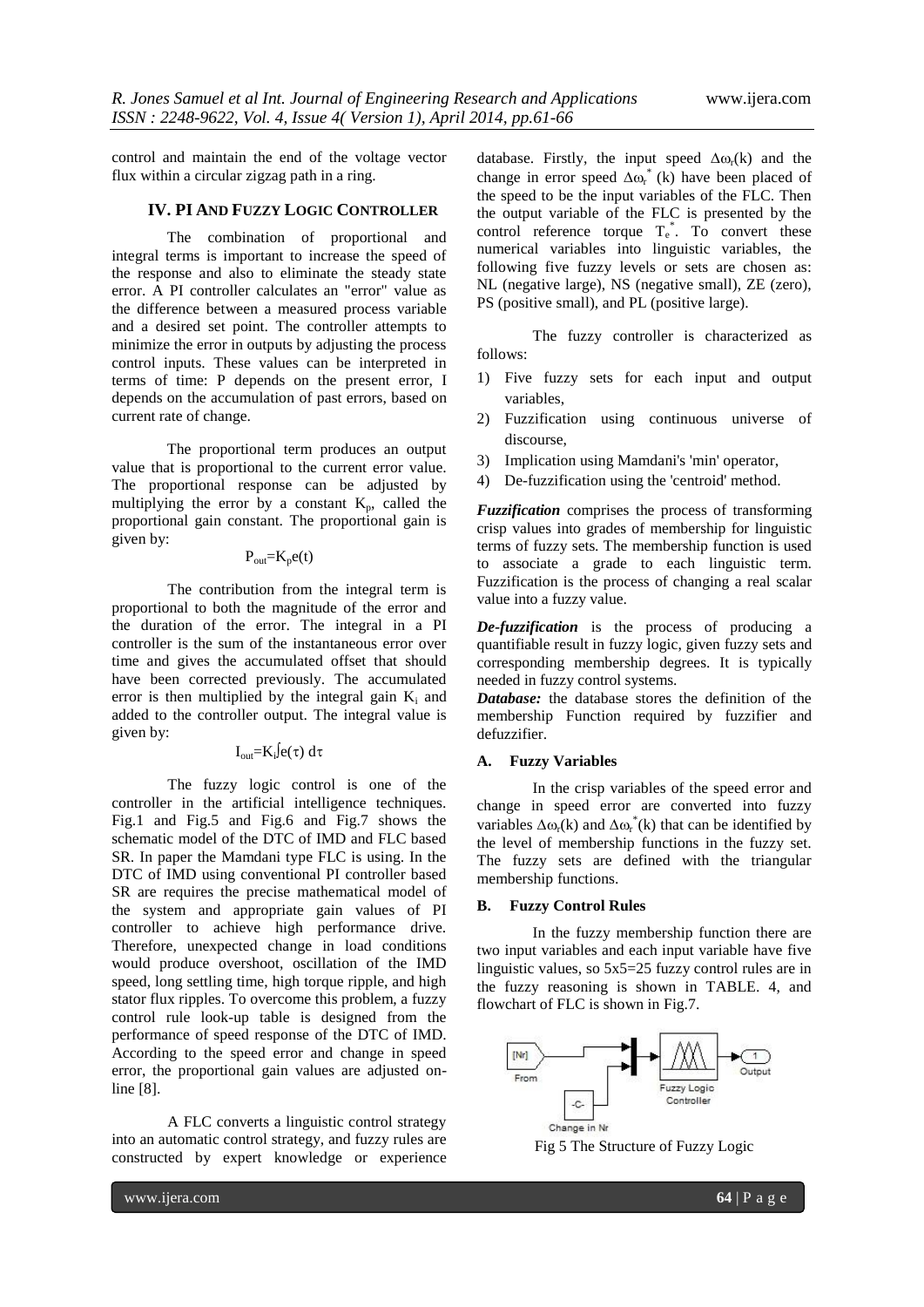| Table 4. Fuzzy Control Rules |           |           |           |           |           |  |
|------------------------------|-----------|-----------|-----------|-----------|-----------|--|
| $\Delta \omega_{r}^{*}(k)$   | NL        | <b>NS</b> | ZΕ        | PS        | PL        |  |
|                              |           |           |           |           |           |  |
| $\Delta\omega_r(k)$          |           |           |           |           |           |  |
| <b>NL</b>                    | NL        | NL        | NL        | <b>NS</b> | ZΕ        |  |
| <b>NS</b>                    | NL        | NL        | <b>NS</b> | ZΕ        | <b>PS</b> |  |
| ZΕ                           | NL        | NS        | ZΕ        | PS        | PL        |  |
| <b>PS</b>                    | <b>NS</b> | ZΕ        | <b>PS</b> | PL        | PL        |  |
| PL                           | ZΕ        | PS        | PL        | PL        | PL        |  |



Fig 7. Flowchart of fuzzy logic controller

## **V. SIMULATION RESULT**

The simulation of the proposed system with direct torque control of induction motor drive is carried out in MATLAB and shown in fig. 8. The simulation results of conventional PI control and fuzzy logic controller based speed regulator is shown in Fig 9.



Fig 8. Simulation diagram of DTC of IMD







(c) Stator Current, Rotor Speed, Torque and Stator Voltage



## **VI. CONCLUSION**

In this project a simple approach for torque, flux, and speed regulating of direct torque controlled Induction Motor Drive using both conventional PI and Fuzzy Logic Controller has been presented, among both of them Fuzzy Logic Controller based Speed Regulation is superior for the low torque, stator flux ripples, and maintained rated speed under transient and steady state operating conditions. Also the torque and flux can be directly controlled with the inverter voltage vector using space vector modulation technique. Two independent torque and flux hysteresis controllers are used in order to control the limits of the torque and stator flux ripples. The simulation results of the direct torque control of Induction Motor Drive using both conventional PI and Fuzzy Logic Controller based Speed Regulation is presented, and simulation results shows the Fuzzy Logic Controller based Speed Regulation is superior than conventional PI control based Speed Regulation because of high performance, low torque and stator flux ripples, and rated speed under transient and steady state operating conditions.

www.ijera.com **65** | P a g e